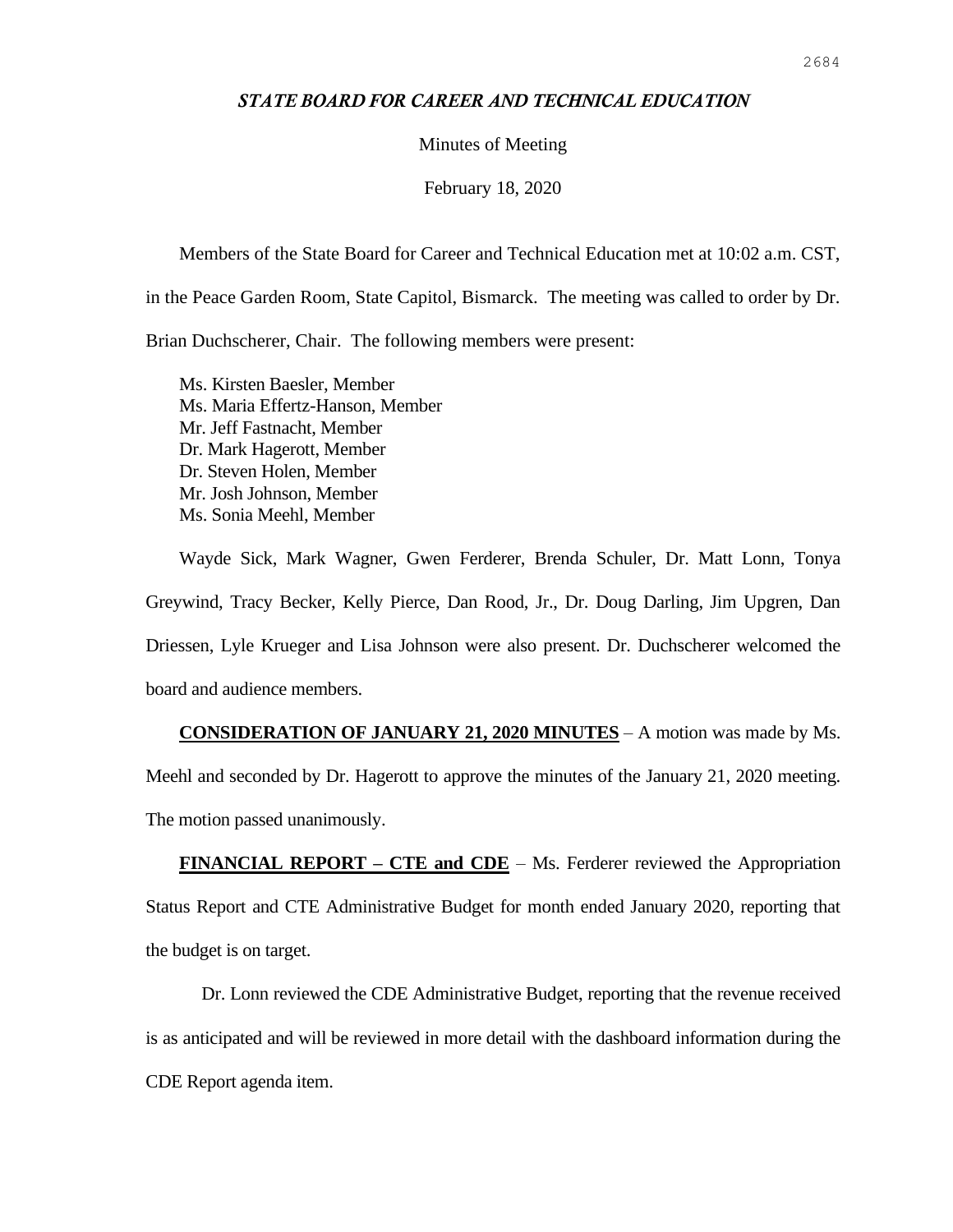Following a brief discussion, a motion was made by Dr. Hagerott and seconded by Mr. Johnson to approve the CTE and CDE financial reports as presented. The motion passed unanimously.

**STATE DIRECTOR'S REPORT** – Mr. Sick reported on meetings and activities he has been involved in which included: CTE Month proclamation and promotions; CLNA workshops; PK-12 Vision Committee meeting; NDCEL presentation; K-12 Coordination Council meeting; and, WDC Career Exploration Sub-committee meeting.

Upcoming meetings and activities Mr. Sick will be involved in include: CLNA webinars; Pathways SEL Team meeting; WDC quarterly meeting; K-12 Coordinating Council leadership training; and, ESSA meeting.

The CTE FACTS document which provides data, program area and CTSO information was reviewed. Following a brief discussion, Mr. Sick asked for any feedback and reported that the document will be published on CTE's website and provided to CTE Administrators and other stakeholders.

CTE retirements were announced: Ms. Debra Huber is retiring March 31, 2020 and Ms. Marilyn Orgaard is retiring in mid-June, 2020. The open and vacating CTE positions will be reviewed for efficiencies, repurposing and possible replacements.

Following discussion, the Board thanked Mr. Sick for his report and agreed that his presentation at NDCEL was well received.

# **SOUTHEAST REGION CAREER AND TECHNOLOGY CENTER – EDGELEY PUBLIC SCHOOL DISTRICT MEMBERSHIP** – Mr. Sick reviewed the Southeast Region Career and Technology Center's request to approve the Edgeley Public School District full membership request into the area center and recommended approval of their request.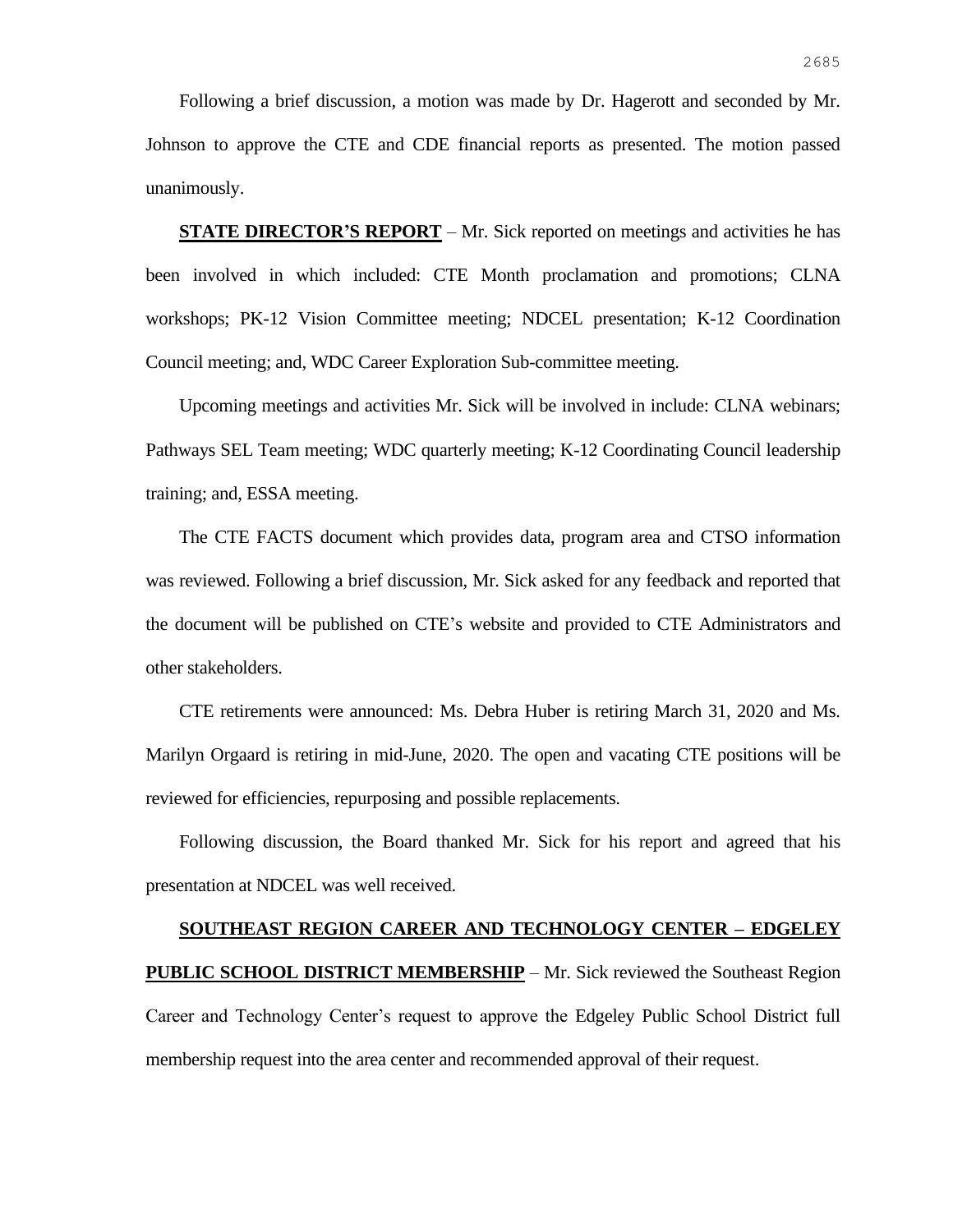Following a brief discussion, a motion was made by Ms. Meehl and seconded by Mr. Fastnacht to approve the Southeast Region Career and Technology Center's request for Edgeley Public School District to become a full member of the center. The roll call vote was as follows:

Ms. Meehl – aye Mr. Johnson – aye Mr. Fastnacht – aye Ms. Effertz-Hanson – aye Dr. Holen – aye Ms. Baesler - aye Dr. Hagerott - aye Dr. Duchscherer – aye

The motion passed unanimously.

**CDE REPORT** – Dr. Lonn reviewed CDE's dashboard report, stating that enrollments have surpassed predictions.

Discussion was held on CDE instructors, subject areas, completion rates, credentialed instructors, possible train the trainer programs for filling gaps of credentialed instructors for school districts and the importance of providing information to students, teachers and other stakeholders on availability of programs, especially in emerging technologies and rapid growth areas.

Following further discussion, Dr. Hagerott requested a follow-up discussion with Dr. Lonn on CDE's cybersecurity courses and how they relate to the Governor's cybersecurity initiative. Ms. Baesler also requested further discussion with Dr. Lonn on filling the gaps of credentialed instructors.

Discussion was then held on CDE's subject area information provided on the dashboard and Dr. Duchscherer requested that Dr. Lonn provide a separate document at the March meeting of all CDE subject areas, not just the top 10 areas, data trends and the number of CTE courses that CDE offers.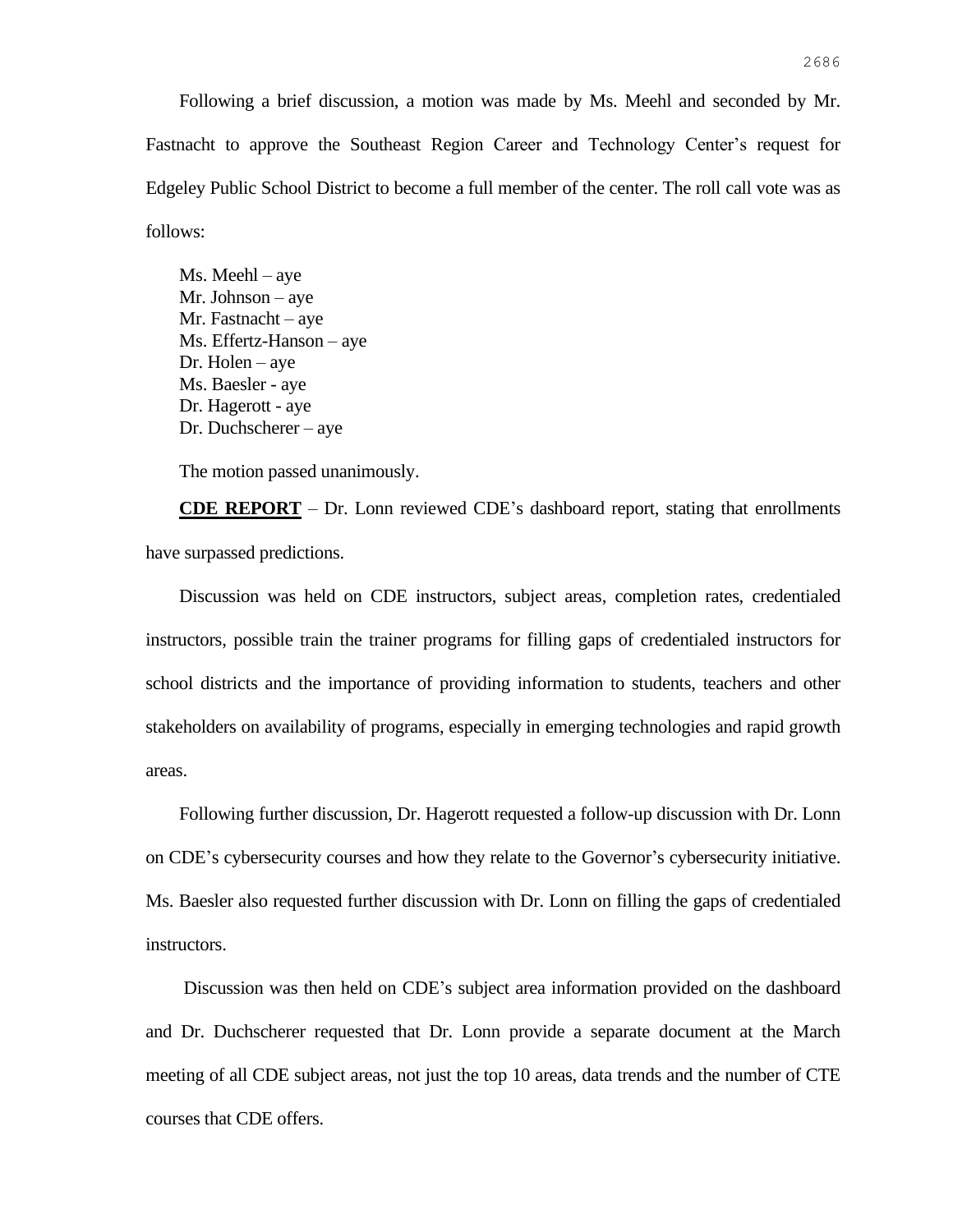Dr. Lonn reviewed the CDE 2021-2023 Biennial Funding Proposal, reporting on the selfsustaining definition, the three proposed options and requested Board endorsement of one of the options.

Discussion was held on the Legislature directive, the self-sustaining definition, other state supported distance delivered platforms, virtual area centers, legacy funding, and the importance of collaboration rather than competition for distance delivered courses.

Following further discussion, it was agreed that the K-12 Coordination Council be provided the proposal for their review and input. It was also agreed that the focus must be on what is best for students, the quality of education and that the vision should be for students to have access to all programs across the state.

Discussion continued on the importance of collaboration and sending one unified message from CTE. It was agreed that the voice of CDE, which is under the umbrella of CTE, must be Mr. Sick.

Following further discussion, Dr. Lonn and Mr. Sick will request to present at the K-12 Coordination Council meeting to discuss the proposal and get the Council's feedback before the Board will make a decision. The Board also requested that Dr. Lonn provide them with projected enrollments, projected costs, historical data of what the fees have been, what they currently are, what the fees would need to be, and what could be the result if fees increased (such as, would participation drop if fees increased). Dr. Lonn responded that he will provide the requested information.

Ms. Tonya Greywind then provided information on dual credit opportunities, reviewed the CDE/Mayville State University dual credit enrollment process, and reviewed dual credit discussion information.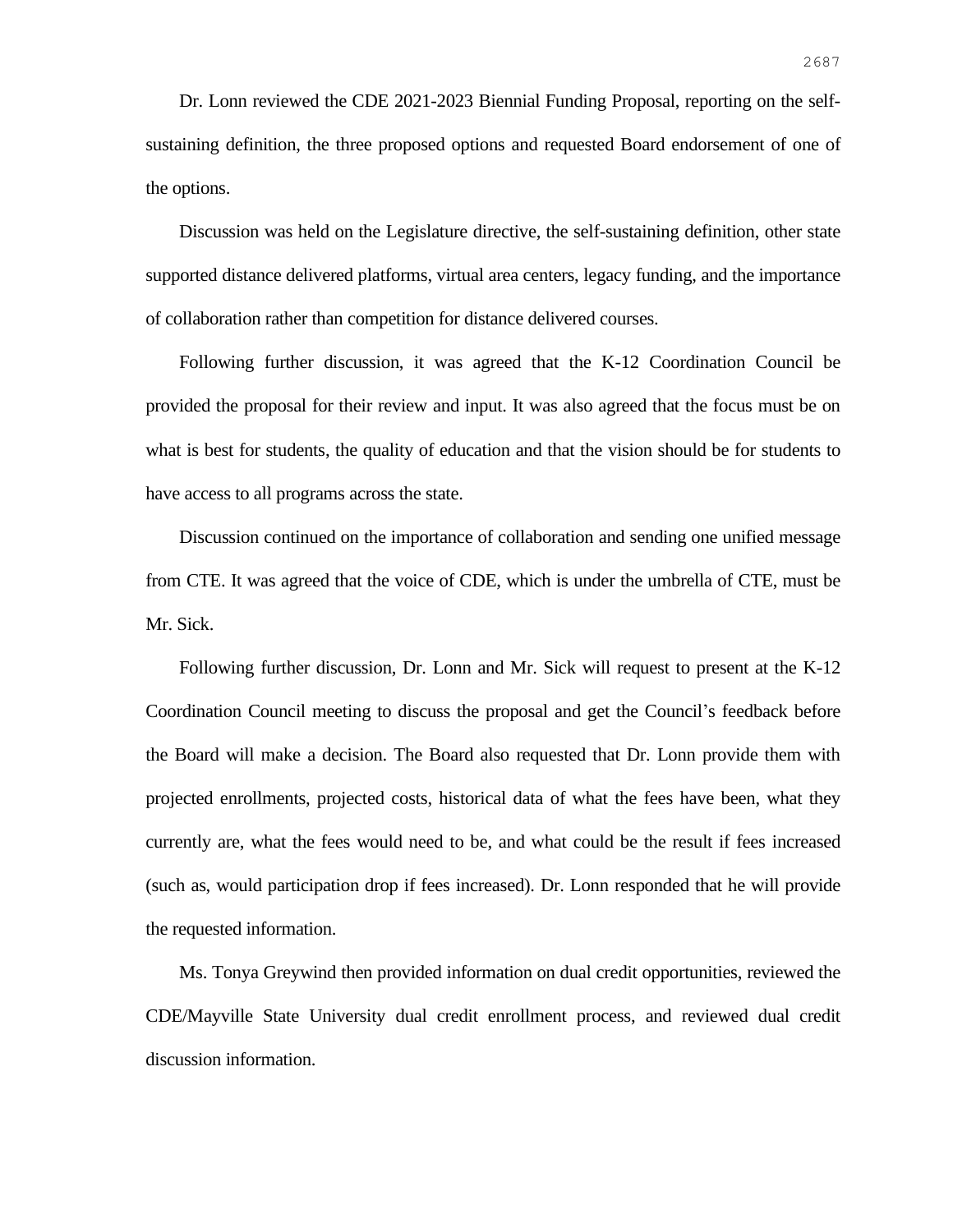Discussion was held on dual credit and it was agreed that the vision needs to be one system that would include one registration system and a master list of all available courses to assist students across the state with on-line dual credit opportunities.

Dr. Doug Darling distributed a partial list of North Dakota University System dual credit offerings that are available to all students and stated that he shares the same vision as the Board of having one system for dual credit offerings and felt that the University System already has a system in place.

Dr. Darling then explained the community colleges dual credit process and reported that the colleges continually work together to improve the process and partner with schools.

The Board thanked Dr. Darling and Ms. Greywind for their information.

#### **CAREER DEVELOPMENT UPDATE** – postponed until the March meeting.

#### **PRESENTATION ON COGNITO FORMS** – postponed.

**PERKINS V UPDATE** – Mr. Sick provided an overview of the Perkins V State Plan, reporting that the final review, any recommended changes and request for approval will be at the March meeting. The State Plan must be submitted by April 15.

Discussion was held on the work-based learning requirements. Mr. Sick reviewed a public comment that was received as to the amount of data points needed and whether too much is being asked of instructors.

Following discussion on the capability of Power School, the required data points and rubric scale, it was agreed that the data points are needed to judge competencies and it serves as a guide to provide specific feedback to students.

The Comprehensive Local Needs Assessment (CLNA), which is a federal requirement, was reviewed. Mr. Sick reported that the application is currently being updated and will be reviewed at the March meeting.